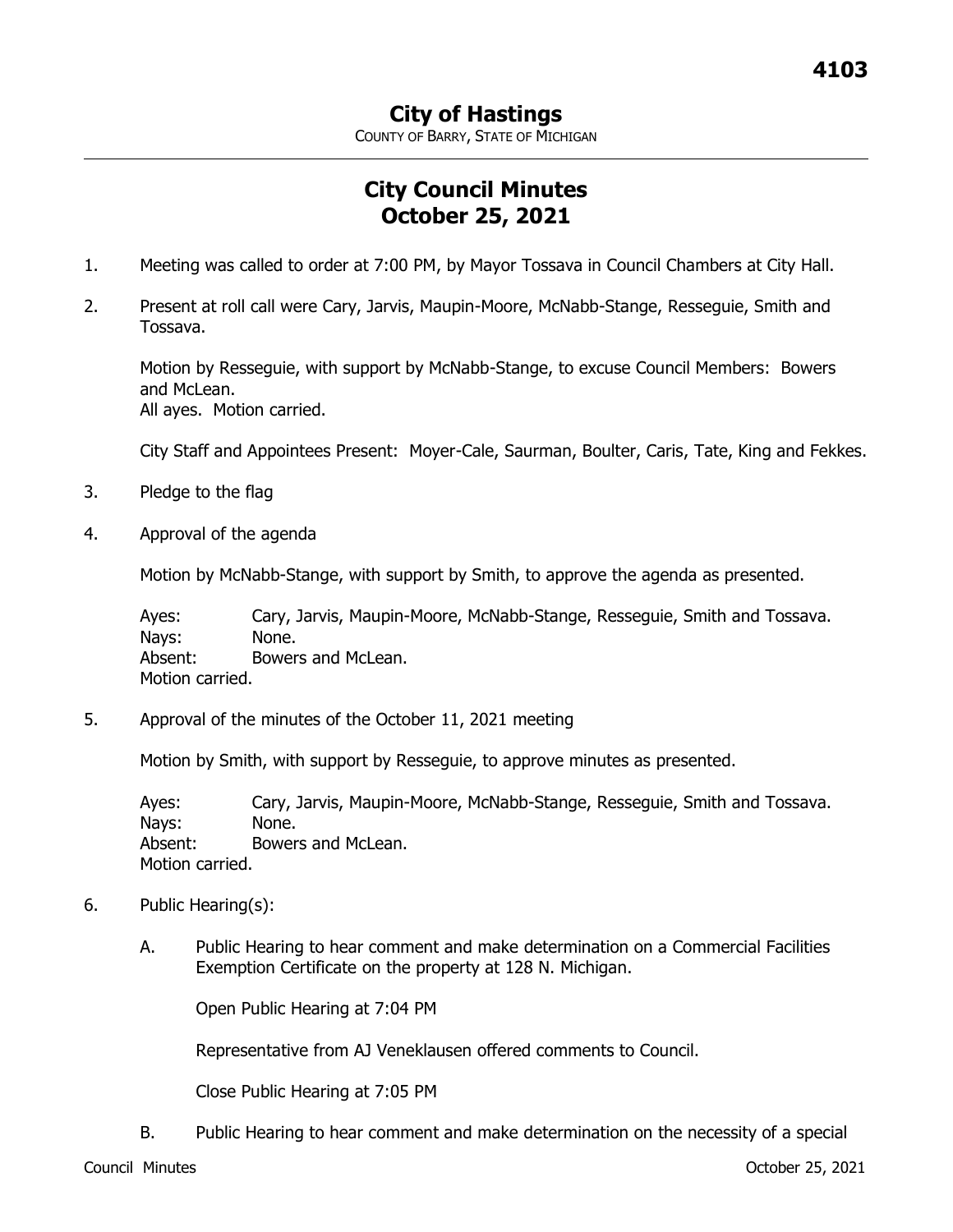assessment district for downtown parking areas. Open Public Hearing at 7:06 PM

No Comments

Close Public Hearing at 7:07 PM

7. Public Comment:

Comments offered by Adam Heikkila (local business owner) to Council.

- 8. Formal Recognitions and Presentations:
	- A. Mayor Tossava to present Proclamation to the Hastings Public Library in honor of their 125<sup>th</sup> Anniversary.

Mayor Tossava presented the proclamation to Council Member Resseguie as a representative of the Library.

- 9. Items for Action by Unanimous Consent:
	- A. Consider request from Charles Alexander, Commander, Lawrence J. Bauer Post 45, to hold Veteran's Day Ceremonies on Monday Thursday, November 11, 2021 at 11:00 AM at the Veteran's Plaza in Tyden Park.

Motion by Smith, with support by McNabb-Stange, to approve request under the direction of staff.

Ayes: Cary, Jarvis, Maupin-Moore, McNabb-Stange, Resseguie, Smith and Tossava. Nays: None. Absent: Bowers and McLean. Motion carried.

B. Consider Mayor Tossava's appointment of City Manager Sarah Moyer-Cale to the Barry County Solid Waste Oversight Committee.

Motion by McNabb-Stange, with support by Maupin-Moore, to approve Mayor's appointment as presented.

Ayes: Cary, Jarvis, Maupin-Moore, McNabb-Stange, Resseguie, Smith and Tossava. Nays: None. Absent: Bowers and McLean. Motion carried.

- 10. Items of Business:
	- A. Consider adoption of **Resolution 2021-39** Commercial Facilities Exemption Certificate on the property at 128 N. Michigan and authorize City Clerk to sign.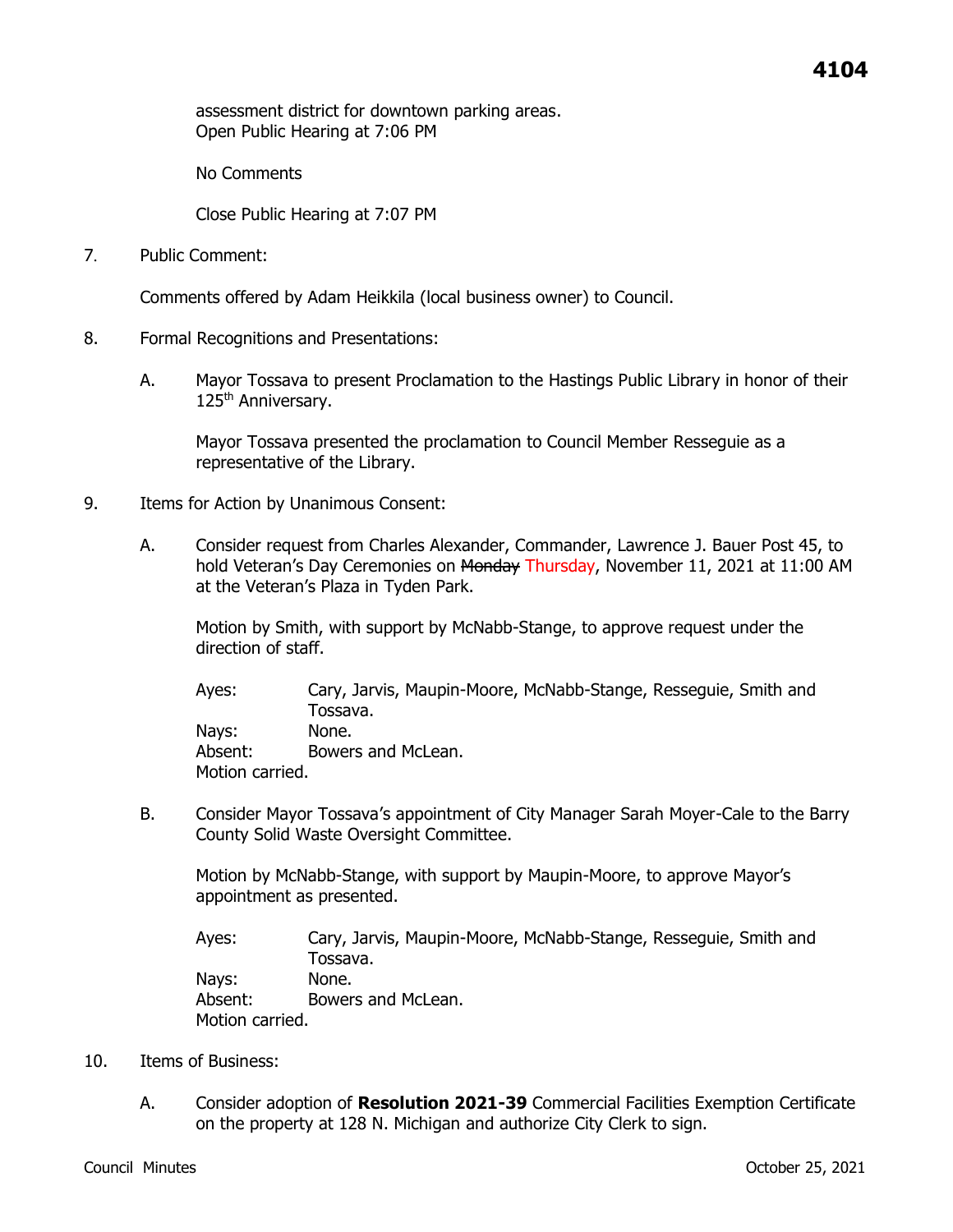Motion by Resseguie, with support by Smith to adopt **Resolution 2021-39** as presented.

Ayes: Cary, Jarvis, Maupin-Moore, McNabb-Stange, Resseguie, Smith and Tossava. Nays: None. Absent: Bowers and McLean. Motion carried.

B. Recommendation from City Manager to modify AJ Veneklasen Water & Sewer System Improvement Fees until Staff can do a thorough review of fees.

Motion by Resseguie, with support by Smith, to approve recommendation as presented.

Ayes: Cary, Jarvis, Maupin-Moore, McNabb-Stange, Resseguie, Smith and Tossava. Nays: None. Absent: Bowers and McLean. Motion carried.

C. Consider adoption of **Resolution 2021-40** to determine necessity of a special assessment district for Principal Shopping District parking areas.

Motion by McNabb-Stange, with support by Cary, to adopt **Resolution 2021-40,** as presented.

Ayes: Cary, Jarvis, Maupin-Moore, McNabb-Stange, Resseguie, Smith and Tossava. Nays: None. Absent: Bowers and McLean. Motion carried.

D. Consider setting a Public Hearing on Monday, November 8, 2021 at 7:00 to approve the final role for the special assessment for the Principal Shopping District parking areas.

Motion by McNabb-Stange, with support by Maupin-Moore, to set Public Hearing as recommended. All ayes. Motion carried.

E. Consider authorization of Large Water Meter Testing and needed repairs for \$12,000.00 as recommended by Director of Public Services Tate.

Motion by Smith, with support by Cary, to approve request as presented.

Ayes: Cary, Jarvis, Maupin-Moore, McNabb-Stange, Resseguie, Smith and Tossava. Nays: None. Absent: Bowers and McLean. Motion carried.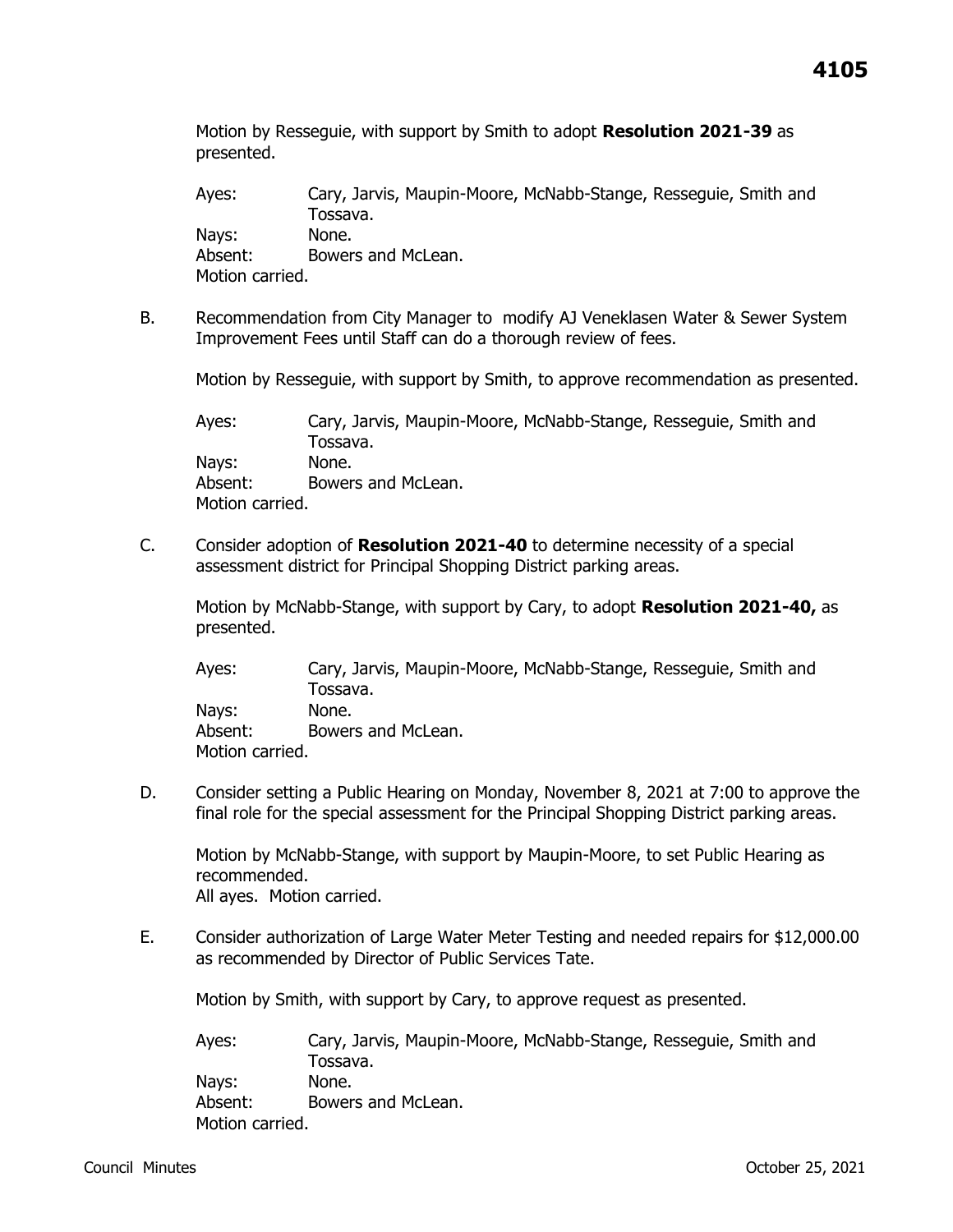F. Consider purchase of a new heavy duty pick-up truck for the mechanic through MIDeal as recommended by Director of Public Services Tate.

Motion by Resseguie, with support by McNabb-Stange, to approve request as presented.

Ayes: Cary, Jarvis, Maupin-Moore, McNabb-Stange, Resseguie, Smith and Tossava. Nays: None. Absent: Bowers and McLean. Motion carried.

G. Consider award of 2021 Tree Planting bid to County Line Nurseries, Inc. for \$13,500 as recommended by Director of Public Services Tate.

Motion by Smith, with support by Cary, to approve request as presented.

Ayes: Cary, Jarvis, Maupin-Moore, McNabb-Stange, Resseguie, Smith and Tossava. Nays: None. Absent: Bowers and McLean. Motion carried.

H. Consider and authorize Mayor and Clerk to sign Construction Code Administration Contract with Professional Code Inspections (PCI).

Motion by Smith, with support by Resseguie, to approve and authorize as requested.

Ayes: Cary, Jarvis, Maupin-Moore, McNabb-Stange, Resseguie, Smith and Tossava. Nays: None. Absent: Bowers and McLean. Motion carried.

I. Consider setting a workshop for 6:00 PM on Monday, November 8, 2021 in Council Chambers at City Hall to discuss the State Mandated Corrective Action Plan for Pension Liability.

Motion by McNabb-Stange, with support my Maupin-Moore, to set workshop as requested. All ayes. Motion carried.

- 11. Staff Presentations and Policy Discussions (None)
- 12. City Manager Report:
	- A. Police Chief Boulter presented his Report
	- B. City Clerk/Treasurer Saurman presented her Report
	- C. Community Development Director King presented his Report
- 13. Reports and Communications: